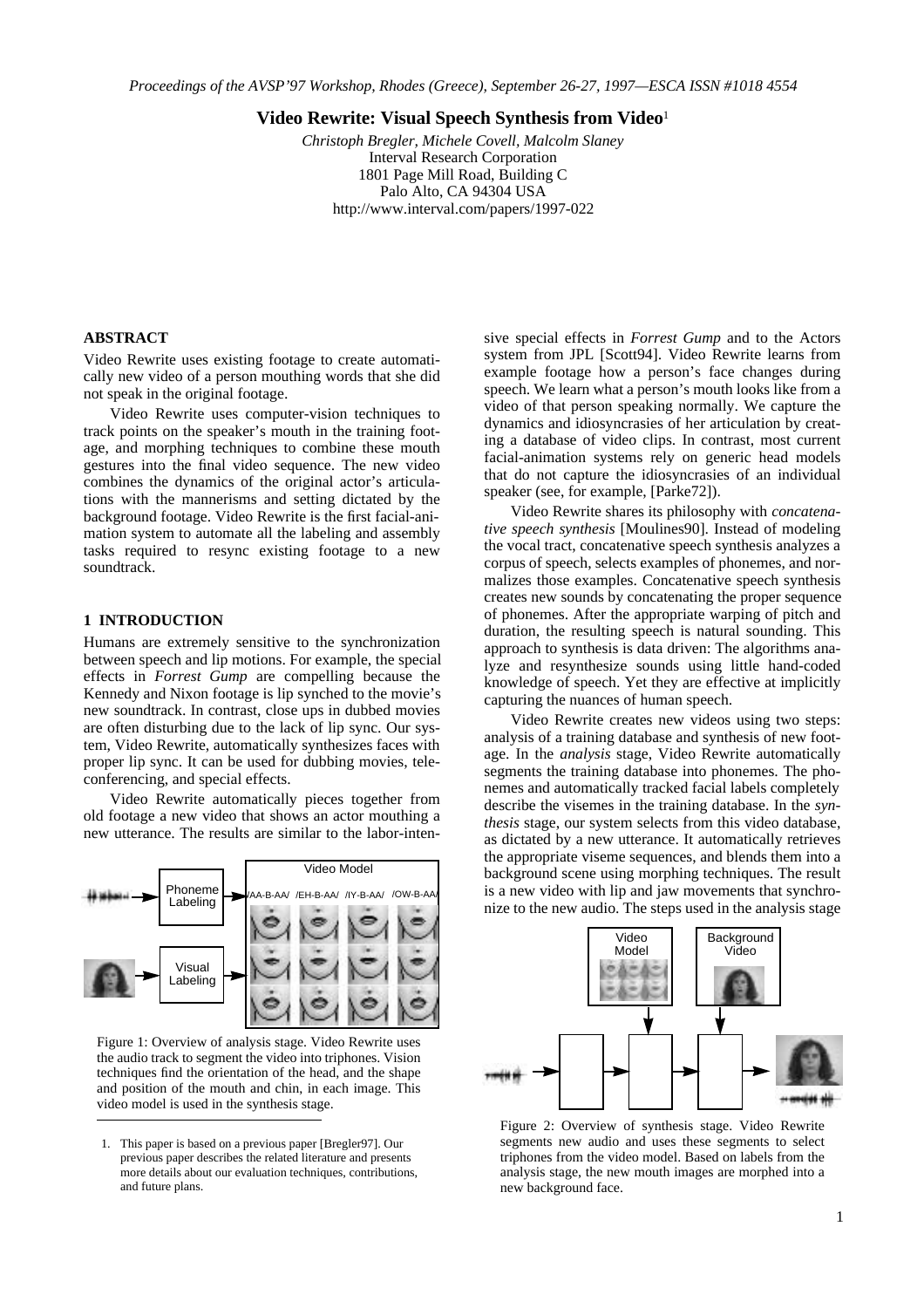are shown in Figure 1, and are described in Section 2. Those of the synthesis stage are shown in Figure 2, and are described in Section 3. Section 4 summarizes our results.

## **2 ANALYSIS FOR VIDEO MODELING**

As shown in Figure 1, the analysis stage creates an annotated database of example video clips, derived from unconstrained footage. We refer to this collection of annotated examples as a *video model.* This model captures how the subject's mouth and jaw move during speech. These training videos are labeled automatically with the phoneme sequence uttered during the video, and with the locations of fiduciary points that outline the lips, teeth, and jaw.

In Sections 2.1 and 2.2, we describe the visual and acoustic analyses of the video footage. In Section 3, we explain how we use this model to synthesize new video.

#### **2.1 Annotation Using Image Analysis**

Video Rewrite uses any footage of the subject speaking. As her face moves within the frame, we need to know the mouth position and the lip shapes at all times. In the synthesis stage, we use this information to warp overlapping videos such that they have the same lip shapes, and to align the lips with the background face.

The eigenpoints algorithm [Covell96] locates fiduciary points in images; like related techniques [Lanitis95, Beymer93], it works reliably and automatically, even in low-resolution images. We use the eigenpoints algorithm to delineate the mouth and jaw.

We created two eigenpoints models for locating the fiduciary points from a small number of images. We hand annotated only 20 images (of 3654 images total; about 0.5 percent). We extended the hand-annotated dataset by morphing pairs of annotated images to form intermediate images, expanding the original 20 to 210 annotated images without any additional manual work. We then derived the two eigenpoints models using this extended data set.

The derived eigenpoints models locate the facial features using six basis vectors for the mouth and six different vectors for the jaw. The eigenpoints models place the fiduciary points around the feature locations: 32 basis vectors place points around the lips, and 64 basis vectors place points around the jaw.

To allow for a variety of motions, we warp each face image into a standard reference plane, prior to eigenpoints labeling. We find the global transform that minimizes the mean squared error between a large portion of the face image and a facial template. We complete this minimization using the areas around the forehead, eyebrows, upper cheeks and lower nose. We currently use an ellipsoidal transform [Basu96], followed by an affine transform [Black95]. The ellipsoid allows us to describe the curvature of the face and to compensate for changes in pose. Subsequent processing using an affine transform provides more accurate and reliable estimates of the head's translation and rotation. Once the global mapping with the minimum mean square error is found, it is inverted and applied to the image, putting that face into the standard coordinate frame. We then perform eigenpoints analysis on this prewarped image to find the fiduciary points.

The labels provided by eigenpoints allow us automatically (1) to build the database of example lip configurations, and (2) to track the features in a background scene that we intend to modify. Section 3.2 describes how we match the points that we find in step 1 to one another and to the points found in step 2.

# **2.2 Annotation Using Audio Analysis**

All the speech data in Video Rewrite are segmented into triphones. Video Rewrite uses these labels to segment the video. When we synthesize a new video, we cross-fade the overlapping regions of neighboring triphones. We thus ensure that the precise transition points are not critical, and that we can capture effectively many of the dynamics of coarticulation.

We used gender-specific HMMs, trained on TIMIT data, to create a fine-grained phonemic transcription of our input footage, using forced Viterbi search. From this transcript, Video Rewrite segments the video automatically into triphone videos, labels them, and includes them in the video model.

### **3 SYNTHESIS USING A VIDEO MODEL**

As shown in Figure 2, Video Rewrite synthesizes the final lip-synced video by labeling the new speech track, selecting the sequence of triphone videos that most accurately matches the new speech utterance, and stitching these images into a background video.

The background video in Video Rewrite includes most of the subject's face as well as the scene behind the subject. The frames of the background video are taken from the source footage in the same order as they were shot. The head tilts and the eyes blink, based on the background frames.

In contrast, the different triphone videos are used in whatever order is needed. They simply show the motions associated with articulation. We use illumination-matching techniques [Burt83] to avoid visible seams between the triphone and background images.

Labeling the new soundtrack is the first step in synthesis (Figure 2). We label the new utterance with the same HMM that we used to create the video-model phoneme labels. In Sections 4.1 and 4.2, we describe the remaining steps: selecting triphone videos and stitching them into the background.

#### **3.1 Selecting Triphone Videos**

The new speech utterance, marked with phoneme labels, determines the target sequence of lip shapes. We would like to find a sequence of triphone videos from our database that matches this new speech utterance. For each triphone in the new utterance, our goal is to find a video example with exactly the transition that we need. Since this goal often is not reachable, we compromise by a choosing a sequence of clips that approximates the desired transitions and shape continuity.

Given a triphone in the new speech utterance, we compute a matching distance to each triphone in the video database. The matching metric has two terms: the *phoneme-context distance*,  $D_n$ , and the *distance between*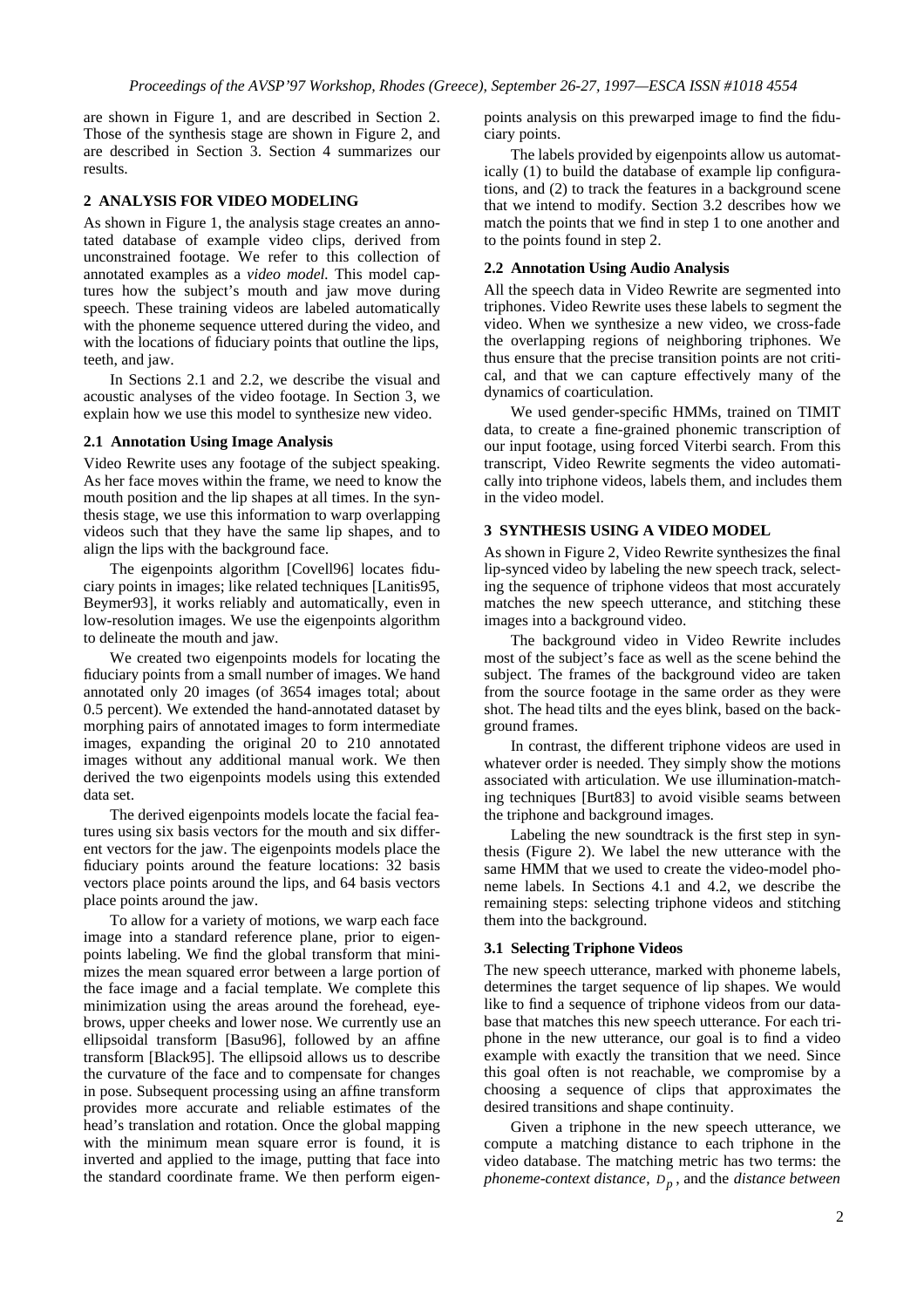*lip shapes* in overlapping visual triphones,  $D<sub>s</sub>$ . The total error is

$$
error = D_p + (1 - )D_s,
$$

where the weight, , is a constant that trades off the two factors.

The phoneme-context distance,  $D_p$ , is the weighted sum of phoneme distances between the target phonemes and the video-model phonemes within the context of the triphone. If the phonemic categories of the target and the video-model phonemes are the same (for example, /P/ and  $/P$ ), then this distance is 0. If the target and the video-model phonemes are in different viseme classes  $(P/$  and  $/IY/$ ), then the distance is 1. If they are in different phonemic categories but are in the same viseme class  $(P/$  and  $/B/$ ), then the distance is a value between 0 and 1. The intraclass distances are derived from published confusion matrices [Owens85].

In the phoneme-context distance,  $D_p$ , the center phoneme of the triphone has the largest weight, and the weights drop smoothly on either side. Although the video model stores only triphone images, we consider the triphone's larger context when picking the best-fitting sequence. In current animations, this context covers the triphone itself, plus one phoneme on either side.

The second term,  $D_s$ , measures how closely the mouth shapes match in overlapping segments of adjacent triphone videos. In synthesizing the mouth shapes for "teapot," we want the shapes for the  $/iy$  and  $/Py$  in the lip sequence used for /T-IY-P/ to match the shapes for the  $\langle IY \rangle$  and  $\langle P \rangle$  in the sequence used for  $\langle IY - P - AA \rangle$ . We measure this similarity by computing the Euclidean distance, frame by frame, between four-element feature vectors containing the overall lip width, overall lip height, inner lip height, and height of visible teeth.

The lip-shape distance  $(D<sub>s</sub>)$  between two triphone videos is minimized with the correct time alignment. For example, consider the overlapping shapes for the  $\overline{P}$  in  $/T- IY-P/$  and  $/IY-P-AA/$ . The durations of the initial silence within the  $\overline{P}$  phoneme may be different. The phoneme labels do not provide us with this level of detailed timing. Yet, if the silence durations are different, the lip-shape distance for two otherwise-well-matched videos will be large.

We want to find the temporal overlap between neighboring triphones that maximizes the similarity between the two lip shapes. We shift the two triphones relative to each other to find the best temporal offset and duration. We then use this optimal overlap both in computing the lip-shape distance,  $D_s$ , and in cross-fading the triphone videos during the stitching step. The optimal overlap is the one that minimizes  $D_s$  while still maintaining a minimum allowed overlap.

#### **3.2 Stitching It Together**

Video Rewrite produces the final video by stitching together the appropriate entries from the video database. At this point, we have already selected the sequence of triphone videos that most closely matches the target audio. We need to align the overlapping lip images temporally. This internally time-aligned sequence of videos is then time aligned to the new speech utterance. Finally, the resulting sequences of lip images are aligned spatially and are stitched into the background face. We describe each step in turn.

### *3.2.1 Time aligning the triphones*

We have a sequence of triphone videos that we must combine to form a new mouth movie. We need to time align the triphone videos carefully before blending them. If we are not careful in this step, the mouth will appear to flutter open and closed inappropriately. We align the triphone videos by using the overlap duration and shift that provide the minimum value of  $D_s$  for the given videos.

We then align the lip motions with the target utterance by comparing the corresponding phoneme transcripts. The starting time of the center phone in the triphone sequence is aligned with the corresponding label in the target transcript. The triphone videos are then stretched or compressed so that they fit the time needed between the phoneme boundaries in the target utterance.

#### *3.2.2 Combining the lips and the background*

The remaining task is to stitch the triphone videos into the background sequence. We need to align them all so that the new mouth is firmly planted on the face. Any error in spatial alignment causes the mouth to jitter relative to the face—an extremely disturbing effect.

We use the combined tranforms from the mouth and background images to the template face (Section 2.1) as our starting estimate for this alignment. We improve its accuracy by reestimating the global transform, directly matching the triphone images to the background face.

We use a replacement mask to specify which portions of the final video come from the triphone images and which come from the background video. This replacement mask warps to fit the new mouth shape in the triphone image and to fit the jaw shape in the background image. The mask replaces the mouth, chin, and smile lines.

The mouth's shape is completely determined by the triphone images. When the triphone sequences overlap in time, their mouth shapes are aligned with one another: The mouth shapes are linearly cross-faded between the shapes in the overlapping segments of the triphone videos.

The jaw's shape, on the other hand, is a combination of the background jaw line and the two triphone jaw lines. Near the ears, we want to preserve the background video's jaw line. At the center of the jaw line (the chin), the shape and position are determined completely by what the mouth is doing. In between, we smoothly vary the weighting of the background and triphone shapes along the jawline.

The derived fiduciary positions are used as control points in morphing. All morphs are done with the Beier– Neely algorithm [Beier92]. For each frame of the output image, we need to warp four images: the two triphones, the replacement mask, and the background face. The warping is straightforward, since we generate high-quality control points automatically using the eigenpoints algorithm.

## **4 RESULTS**

We applied Video Rewrite to public-domain footage of former President John F. Kennedy. For this application,